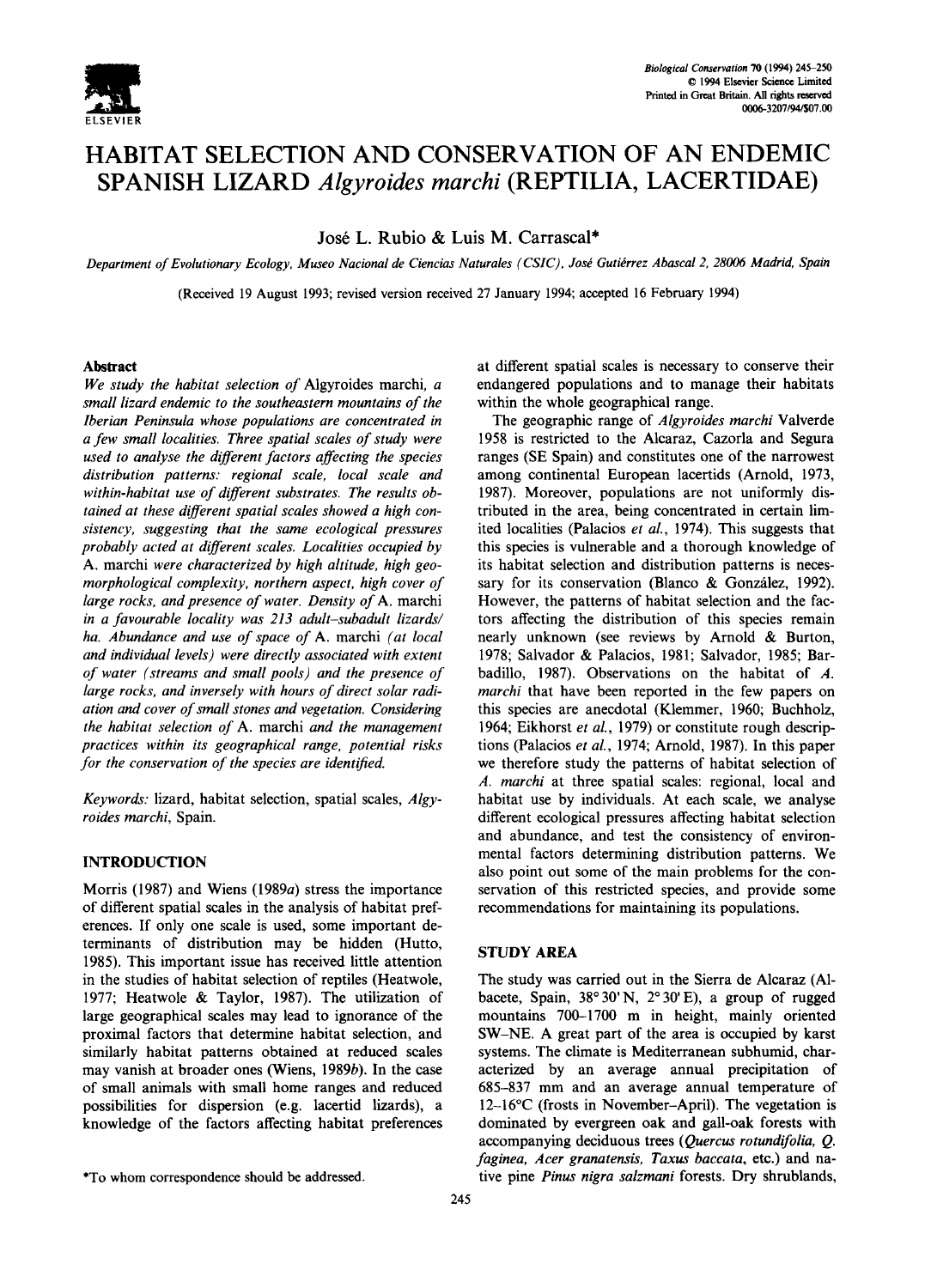pine reafforestations *(P. halepensis, P. pinaster)* and cultivated fields replace the potential vegetation in many areas (Valle *et al.,* 1989).

## **METHODS**

#### **Habitat preferences at regional scale**

Habitat preferences at the regional level were studied in an area of  $30 \times 30$  km, in June-July 1988. This area had been extensively searched during the three previous years for populations of *A. marchi* using the available network of roads and forest tracks, and knowing the general habitat preferences of the species (Palacios *et al.,* 1974; Eikhorst *et al.,* 1979; Arnold, 1987). Populations were found in 19 localities, defined as areas of variable size (100-400 m diameter). In each locality a plot of 50 m in radius was centred in the area with the highest number of observed individuals.

Thirteen variables were measured within each sampling plot: altitude, north aspect of the main slope of the locality, geomorphological enclosure, water, percentage of area occupied by rocks and/or stones of three different sizes (diameter  $> 70$  cm,  $30-70$  cm, and  $< 30$  cm) and percentage cover of trees, bushes, grasses/forbs, moss and bare ground. Altitude and north aspect were measured by means of an altimeter and a compass respectively. The degree of enclosure of the locality was scored as (1) flat terrain, (2) moderate slope  $(5-30^{\circ})$  on one side of the plot, (3) open gully  $(5-30°)$  on both sides of the plot), (4) closed gully with steep slopes  $(>30^{\circ}$  on both sides of the plot), and (5) within a deep karst crevice. An index of water volume was calculated from measurements of the length, average width and average depth of streams and pools present in the plots (multiplication of these variables).

Vegetation cover was measured in four subplots of 25 m radius within each plot. Cover was visually estimated (after previous training) from the centre of each subplot (Prodon, 1976) using eight continuous categories (0, 1-5, 6-12, 13-25, 26-50, 51-75, 76-90 and 91-100%). Four categories were established under 25% because relationships between vertebrates and vegetation structure are not linear, and small differences in this range may be important (Willson, 1974; Prodon & Lebreton, 1981). By careful measurements on some samples we found that the errors involved in these estimations were  $\lt$  3% between 0% and 25%, and  $\lt$  5% between 26% and 100%.

The physical structure of the landscape available in the study area was also estimated at 15 sites located systematically by the intersections of the UTM coordinates of  $5 \times 5$  km. The exact location of the sampling sites was determined on 1:50000 topographical maps, and we again measured the structural variables using the methods described above.

## **Population density**

The population density of *A. marchi* was estimated in El Nacimiento del Rio Mundo (Riopar, Albacete province, 950 m altitude), an area regarded as **represen-**

tative of a typical locality favourable for the **species**  (Palacios *et al.*, 1974). A plot of  $50 \times 56.25$  m<sup>2</sup> was es**tablished** in the bottom of a gully (the sector with the highest density of *A. marchi;* Palacios *et al.,* 1974).

The estimation of population density was carried out by an intensive capture-recapture programme during eight consecutive days 25 July-4 August 1989. Lizards were marked by toe clipping, and by a unique code with Humbrol paint on the shoulder to ease longdistance identification and to reduce the necessity for recapture. The entire surface of the plot was systematically surveyed every day during the period of maximum activity of the species (0830-1730 h GMT), capturing all individuals observed or noting the colour codes. A total number of 51 adult and subadult specimens (snout-vent length: 30-45 mm) were marked. Given the short duration of the capture-recapture period, and the reproductive phenology of the species (Rubio  $\&$ Palacios, 1986). the population may be considered demographically 'stable and closed' during the intensive marking period. The population density was therefore estimated by the Hayne method for closed populations (Telleria, 1986).

#### **Habitat preferences at local scale**

The habitat selection of *A. marchi* was also studied in the Rio Mundo plot. The plot was subdivided into 72  $(8 \times 9)$  squares of 6.25  $\times$  6.25 m<sup>2</sup> using white ropes for easier visibility and location. Ten habitat variables were measured in July 1990: percentage cover of rocks (by three size classes: diameter  $> 70$  cm,  $70-30$  cm, and  $<$ 30 cm), mean rock size (weighted average), number of tree trunks, canopy cover, vegetation cover at 150 cm, at 50 cm and at the ground level, and litter, moss, and area of water (pools and stream; we did not consider water volume due to the constancy of water depth throughout the plot). Cover variables were estimated by eye after previous training using the same categories described in the previous section. To measure the number of hours of direct sun radiation on the 72 plotsquares, we noted the time of beginning and end of sun incidence over each square on 2 July 1990.

Presence of, individuals in every square was recorded in 12 sampling visits in July 1990. All visits were carried out on sunny days between 0830 and 1600 h GMT, which is within the peak of the daily period of summer activity for *A marchi* (unpublished data). Recording took  $1.5$  h, and covered all the squares at an average walking speed of 0.3 km/h.

## **Habitat use by focal individuals**

The use of space by adult and subadult individuals was studied in the Rio Mundo plot during July-August of 1991 in the area of highest density of *A. marchi* (the bottom of the gully; see Results). The activity of 45 individually recognizable 'focal' lizards that did not react to the presence of the observer was sampled by dictating their behaviour into a portable tape-recorder (after Martin & Bateson, 1986). The average sampling time was 343 seconds per individual (range: 100-1000 s).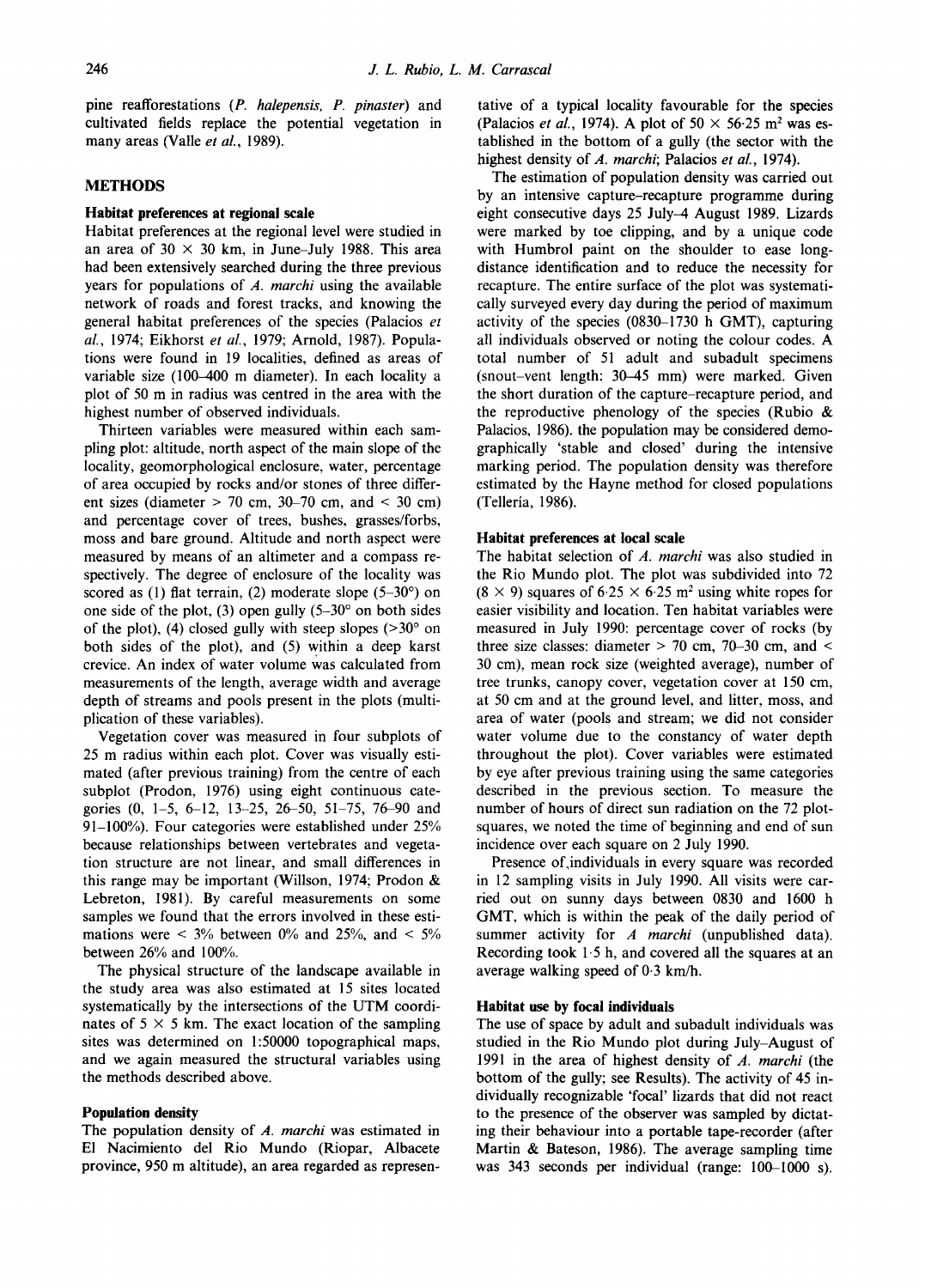|                                | Systematically<br>selected localities |           | Localities<br>with A. marchi |           | One-way<br><b>ANOVA</b> | Correlation<br>with      |
|--------------------------------|---------------------------------------|-----------|------------------------------|-----------|-------------------------|--------------------------|
|                                | $\mathbf x$                           | <b>SD</b> | $\boldsymbol{\mathrm{X}}$    | <b>SD</b> | $\boldsymbol{p}$        | discriminant<br>function |
| Altitude (m)                   | $982 - 7$                             | 224.0     | $1182 - 1$                   | 198.8     | 0.008                   | 0.29                     |
| Enclosure index                | 2.0                                   | $1-8$     | 3.3                          | $1-6$     | 0.013                   | 0.27                     |
| Rock cover $(\%)$              |                                       |           |                              |           |                         |                          |
| Rocks $>70$ cm in diameter     | $3-0$                                 | $4-0$     | $11-4$                       | $10-1$    | 0.001                   | 0.39                     |
| Rocks 30–70 cm in diameter     | 5.7                                   | $6-7$     | $11-7$                       | 8.9       | 0.004                   | 0.32                     |
| Rocks $\leq$ 30 cm in diameter | 13.0                                  | $14-0$    | $10-0$                       | 7.7       | 0.808                   | 0.02                     |
| Water volume index             | 4.7                                   | 12.3      | 56.8                         | 84.1      | $0-003$                 | 0.33                     |
| Canopy cover $(\%$ )           | $27 - 7$                              | 25.7      | 21.9                         | 17.5      | 0.577                   | 0.06                     |
| Bush cover $(\%)$              | 42.4                                  | 28.8      | $20-0$                       | 17.0      | 0.058                   | $-0.20$                  |
| Grass cover $(\%)$             | 21.0                                  | 25.8      | 7.5                          | 9.0       | 0.112                   | $-0.17$                  |
| Moss cover $(\% )$             | $1-2$                                 | 3.3       | $1-3$                        | $1-8$     | 0.290                   | 0.11                     |
| Bare ground cover $(\% )$      | $17-2$                                | 19.6      | $8-0$                        | 7.3       | 0.213                   | $-0.13$                  |
| Sample size                    |                                       | 15        |                              | 19        |                         |                          |

**Table 1. Structural characteristics of localities systematically selected and those** *with A. marchi in* **the Alearaz mountains**  See Material and Methods for details. All one-way ANOVAs were with 1,32 d,f. Within-function correlations between variables and the canonical discriminant function are also shown.

Lizards were observed from a distance of 3-6 m using binoculars. We recorded the time lizards spent moving or making short stops while food searching or territory patrolling on the following five substrates: rocks  $> 70$ cm, 30-70 cm and < 30 cm in diameter, moss, and litter. We excluded basking times in the analyses. Substrate use by lizards was expressed in percentages. The percentage availability of these substrates was estimated by recording the presence of each substrate every 2 m along three ropes 100 m long running parallel within the sampling area ( $n = 150$  sampling points).

#### **Data analysis**

Habitat variables describing the localities systematically selected and where *A. marchi* was present were compared using multivariate and univariate analyses of variance. To find the best linear combination of environmental variables for distinguishing between the two types of localities, we employed discriminant analysis.

The 72 squares in the Rio Mundo plot were ordered by Principal Components Analysis (PCA) using the correlation matrix of the 10 variables of habitat structure. Due to the spatial contiguity of the squares, they cannot be considered as independent samples. Therefore the relationship between the number of individuals per square and independent variables can only be studied after the site component effect is partialled out (Legendre, 1993). The site component is viewed as a geographical-location factor defined by the geographic coordinates of each square (x: 1-8, y: 1-9). These coordinates were regressed onto each environmental variable in turn, and only the regression residuals were retained. The residuals of each environmental variable were then used as independent variables to model the target dependent variable (number of lizards per square) (Legendre, 1993). Stepwise multiple regression analysis was used to analyse the relationship between number of observed individuals per square (considering all sampling days), and the residuals of the environmental factors (structural components of the PCA, and number of hours of direct sun radiation).

In the analysis of the use of space by focal individuals, Hotelling's  $T^2$  test (MANOVA one-sample test) with Wilks' lambda estimation, and *t*-tests were used to compare a series of values obtained for each variable (percentage of time lizards were observed on each substrate) with an expected mean (percentage of sampling points contacting with each substrate; contacts were obtained by random sampling).

All tests were performed with variables log- or arcsin-transformed (in the case of percentages) to attain equal variance and normality. All data analyses were performed using Windows-SPSS package.

#### RESULTS

## **Regional level**

Table 1 shows values of the variables in the localities where the species was present and in those systematically selected. The Bartlett test of sphericity indicates that the 11 environmental variables were highly correlated (parameter estimate =  $101.5$ , 66 d.f,  $p = 0.003$ ). The two types of localities were significantly different when all these variables were considered together (Hotelling's  $T^2$  test:  $F_{11,22} = 6.01, p < 0.001$ ). Analysis of variance (Table 1) showed that altitude, degree of enclosure, ground cover by large and medium rocks, and water volume were all significantly greater, while bush cover was lower, in the localities with *A. marchi*  than in those systematically selected. No significant differences were found among the remaining variables.

The discriminant analysis provided a significant function (Wilk's lambda = 0.250, 11 d.f.,  $\chi^2 = 36.765$ ,  $p =$ 0.0001) that correctly classified all the localities (100% of cases). About 75% of the variability in the discriminant scores is attributable to between-locality differences considering the 11 variables (canonical correlation  $= 0.87$ ). The discriminant component that distinguishes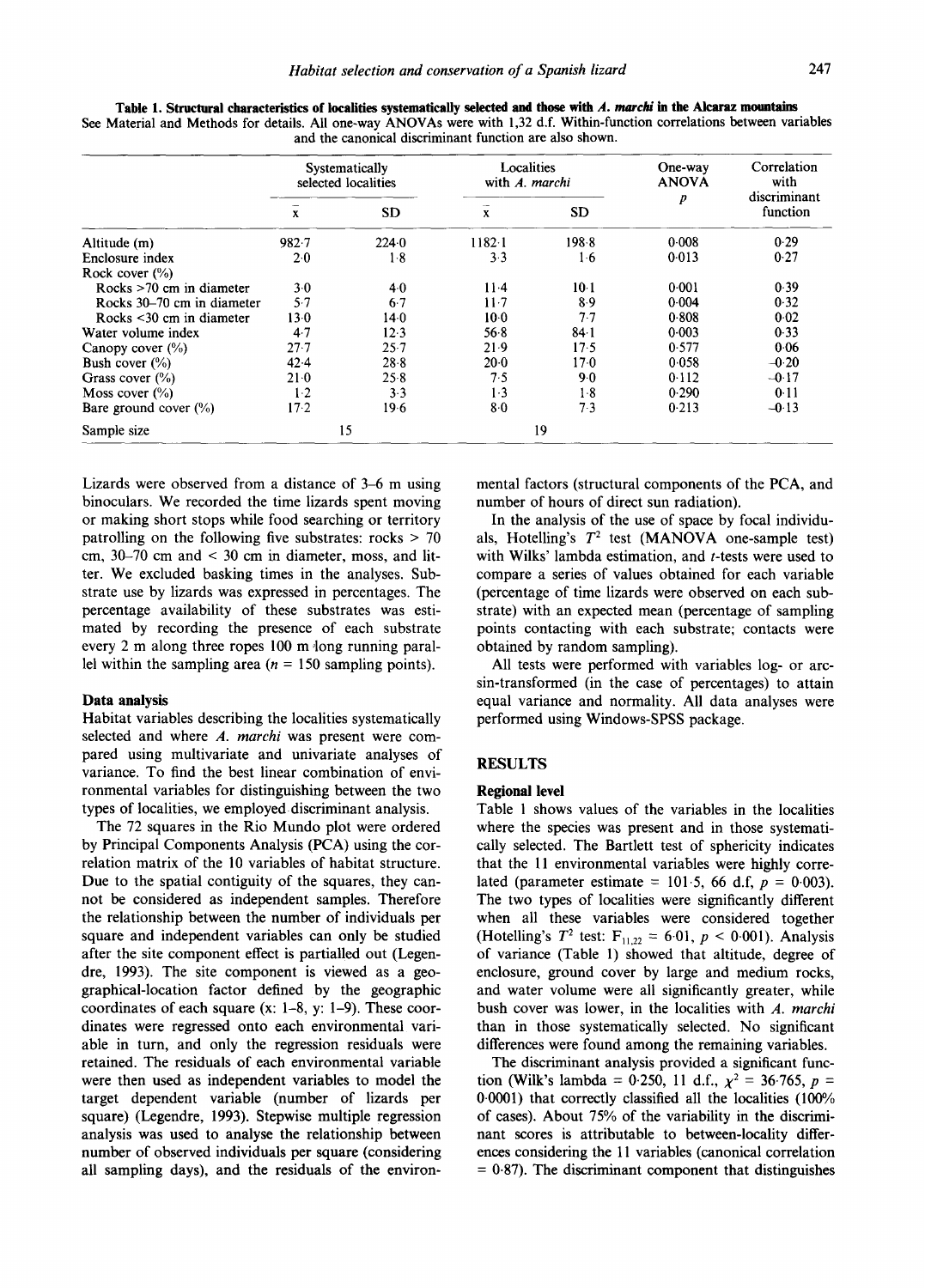between the two types of localities shows that those where *A. marchi* was present had a significantly higher cover of cliffs and large rocks, higher altitude, enclosure and water volume, and a lower shrub cover.

The localities occupied by the species faced predominantly north (NW-NE; 80%), this frequency differing marginally from that expected by chance (50%;  $\chi^2$  = 3.6, 1 d.f.,  $p = 0.058$ ).

#### **Habitat preferences at local level**

In the Rio Mundo plot the percentage cover of large rocks (>70 cm) was 17%, tree canopy cover *(Pinus nigra, Quercus rotundifolia, Fraxinus angustifolia, Salix eleagnos)* 35%, cover of bushes *(Thymus* sp., *Cistus* sp., Rubus sp., etc.) 45%, and grass cover 19%. The average number of hours of direct solar radiation in the first fortnight of July was 8.4 h/day. In the study period (June-July), water bodies were reduced to a small shallow stream and dispersed pools. The location in a deep gully with dense tree cover produced a shady and humid environment.

The estimated size of the population living in the Rio Mundo plot  $(0.28 \text{ ha})$  was 59.6  $\pm$  19.6 adults and subadults individuals ( $\bar{x} \pm 95\%$  interval about the mean), i.e. a density of 213 lizards/ha.

Table 2 shows the results of the Principal Components Analysis performed with the 72 squares of the Rio Mundo plot. The first factor (PC1) is a gradient from higher tree density and canopy, grass, and litter cover, to lower values of these variables and high cover of large rocks and water. The second factor (PC2) is directly associated with bush cover, and PC3 is related to the moss cover and size of rocks. These three components account for 71-3% of the original variance.

The step-wise multiple regression analysis with the residuals of these factors and the residuals of the number of hours of direct sun radiation (residuals of the regression of each variable and the square coordinates; see Material and Methods) shows that the variation in

**Table 2. Principal Components Analysis with environmental variables describing the habitat structure of squares of 6.25 x 6.25 m 2 of the Rio Mundo plot** 

Only variables significantly correlated with principal components are shown. The other principal components were not considered due to their low eigenvalues.

|                                     | PC1     | PC2    | PC3    |
|-------------------------------------|---------|--------|--------|
| Rock and strone cover               | $-0.74$ |        |        |
| Rock size                           |         |        | 0.82   |
| Water cover                         | $-0.81$ |        |        |
| Moss cover                          |         |        | 0.82   |
| Litter cover                        | 0.90    |        |        |
| Vegetation cover at 0 cm (ground)   | 0.76    |        |        |
| Vegetation cover at 50 cm in height |         | 0.80   |        |
| Vegetation cover 150 cm in height   |         | 0.95   |        |
| Canopy cover                        | 0.76    |        |        |
| Tree density                        | 0.69    |        |        |
| Eigenvalue                          | 3.85    | $1-70$ | 1.58   |
| % of variance                       | 38.5    | $17-0$ | $15-8$ |



Fig. 1. Number of lizards observed per square in the Rio Mundo plot as a function of the number of hours of sun radiation received per day, and a gradient from high forest cover to high rock and water cover (PCI scores; see Table 2). PC1 and hours of sun rays incidence are expressed as residuals of the regression of the geographic coordinates of each square onto each variable (see Materials and Methods). Lizards/square indicates the total number of lizards observed in the 12 itineraries made during July. Simple correlations are

shown in the upper right comer of each scatter plot.

the number of lizards observed per square was significantly and negatively associated with PC1 ( $p < 0.001$ ), and with the number of hours of sun incidence per square ( $p = 0.013$ ). The other two components (residuals of PC2 and PC3) were not significantly correlated with number of lizards ( $p > 0.5$ ). The within-area variation of *A. marchi* density was therefore directly associated with large rock cover and presence of streams and water pools, and inversely related to tree cover and total sun radiation (see Fig. 1 for simple correlations). These two variables explained the 59.0% ( $F_{2,69}$  = 49.604,  $p \ll 0.001$ ) of the observed variation in the distribution of *A. marchi* at the within-locality level.

#### **Substrate use by focal individuals**

Table 3 shows the percentage of time focal individuals spent in the five main substrates within their home ranges in the Rio Mundo plot. The population means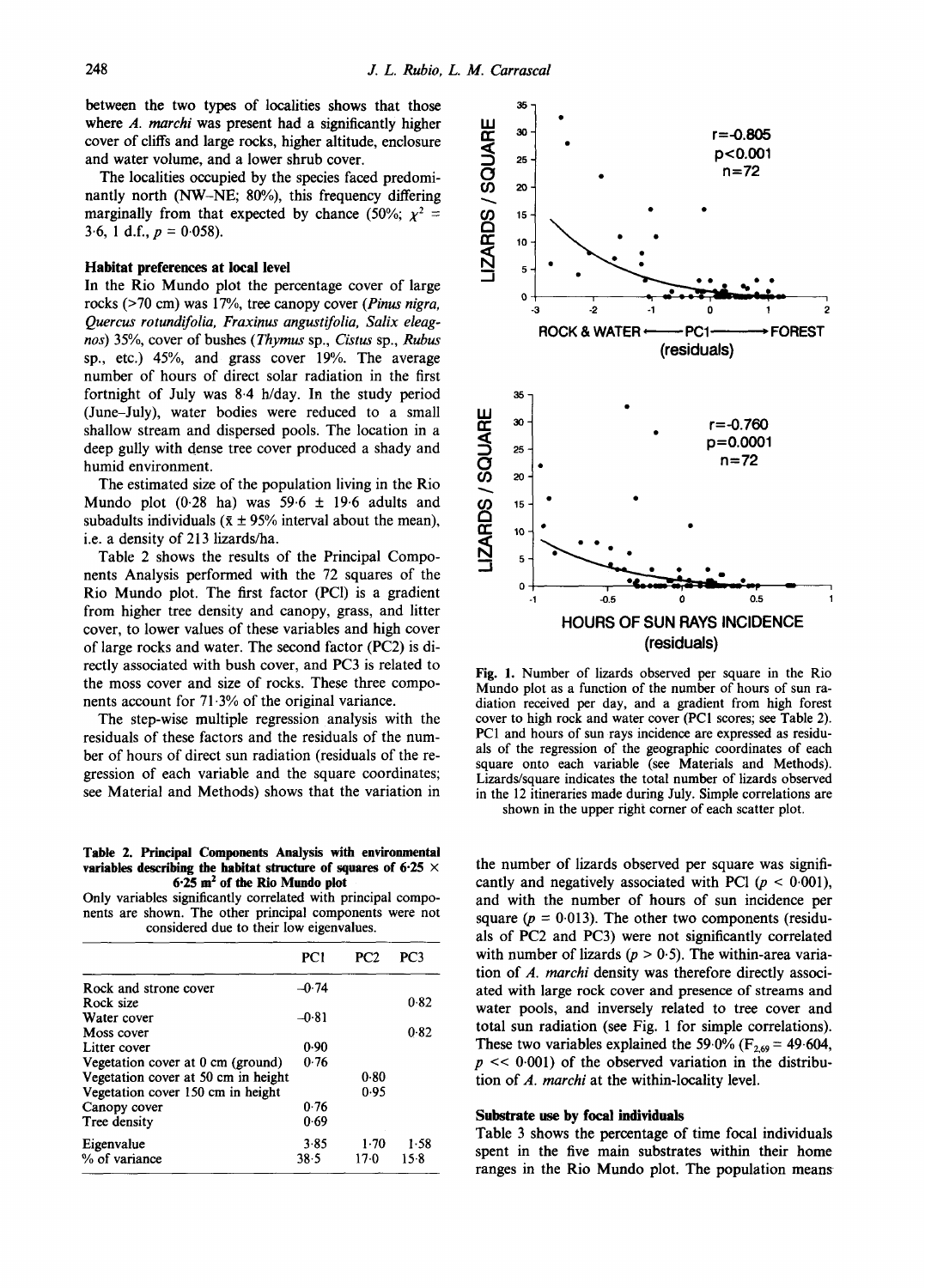| significant).                           |                     |           |                |        |         |  |  |  |
|-----------------------------------------|---------------------|-----------|----------------|--------|---------|--|--|--|
|                                         | <b>OBSERVED</b> (%) |           | $EXPECTED$ $%$ |        |         |  |  |  |
|                                         | л                   | <b>SD</b> |                |        |         |  |  |  |
| $Rocks > 70$ cm in diameter             | 64.2                | 32.0      | 36.8           | 5.74   | < 0.001 |  |  |  |
| Rocks 30–70 in diameter                 | $10-8$              | 20.0      | 13.9           | $1-03$ | ns      |  |  |  |
| Stones (rocks $\leq 30$ cm in diameter) | 7.2                 | 17.8      | 28.8           | 8.15   | < 0.001 |  |  |  |
| Litter                                  | 8.0                 | $18-4$    | $16-1$         | 2.95   | < 0.001 |  |  |  |
| <b>Moss</b>                             | 9.7                 | $20-1$    | $4-4$          | 1.76   | ns      |  |  |  |

Table 3. Percentage of time spent by individual lizards ( $n = 46$ ) in five substrates (OBSERVED; without considering time devoted to basking), and availability of these substrates in the Rio Mundo plot (EXPECTED, expressed as percentage of presence in

**150 regular distributed sampling points) Results of t-tests comparing the observed means against the expected ones are also shown, using Bonferroni correction (ns: not** 

for the use of these five substrates significantly differed from expectation (availability; Hotelling's  $T^2$  test:  $F_{5.40}$  $= 18.03$ ,  $p < 0.001$ ). Active selection of these substrates by *A. marchi* explained the 69.3% of the variance observed in use of space Wilks' lambda =  $0.307$ ). The univariate t-tests comparing use of space with availability (both expressed in percentages; Table 3) showed that large rocks were actively preferred, while the remaining substrates were avoided or randomly used.

Large rocks also provide refugia and crevices where *A. marchi* spend up to 30% of the daily activity ( $\bar{x}$  =  $12.0\%$ , SD = 24.2,  $n = 46$  individuals). Within these crevices relative humidity was c. 10% higher, and operative temperature was 10-20°C lower, than on rock surfaces (unpublished data).

## DISCUSSION

The distribution pattern of *A. marchi* at the three spatial scales is shown to be a highly predictable phenomenon when considering a few habitat variables: nearly two-thirds of variance in regional distribution, local distribution and habitat use was explained by structural parameters that describe the habitat structure. *A. marchi* is clearly not a forest species living in densely vegetated habitats as previously thought (e.g., Arnold & Burton, 1978; Eikhorst *et al.,* 1979), but a species of rocky, shady areas. The presence of mature forests in many places where the species occurs is a reflection of the high conservation state of these localities (as a consequence of their inaccessibility) rather than a causal habitat selection relationship. The patterns of association between *A. marchi* and those structural parameters were highly consistent at the three spatial scales, showing that a few habitat variables are responsible for spatial variation **of presence** and abundance between and within localities for this species. This consistency and predictability may be of real value when deciding management plans for the conservation of *A. marchi* populations and habitats.

The equivalent patterns of habitat selection and habitat use at different scales in *A. marchi* contrasts with general results obtained for small birds and mammals (e.g. Morris, 1987; Wiens *et al.,* 1987; Steele, 1992; there is no available information on this topic for other lizard species). This different pattern of consistency in habitat preferences at different scales between birds and lizards could be related to differences in ecophysiological constraints. Ectothermy in lizards impedes their free distribution between and within habitats, as body temperature has to be maintained through behaviourial thermoregulation within a narrow range where performance levels are maximized. Behavioural thermoregulation is achieved by means of careful selection of habitat attributes within the thermal mosaic (Avery, 1982, Huey, 1982). Therefore, habitat use cannot be viewed as a phenomenon independent of thermoregulation. In this sense, distribution at larger scales may be the combined response to local conditions, with respect to the prominent role of factors influencing physiological tolerances.

The clear preference for higher altitudes, places with water, northern aspects, and localities (and patches within localities) with low exposure to solar radiation, casts light on the role of temperature and humidity in the distribution of this species. Small lizards attain a fast rate of heat exchange with the environment (e.g. Carrascal *et al.,* 1992) and a high relative evaporative water loss (Mautz, 1982) due to a high surface-to-volume ratio. The available data on the other three species of the genus with similar body size and localized distribution (A. *fitzingeri* in Corsica and Sardinia, *A. nigropunctatus* on the eastern coast of the Adriatic, and *A. moreoticus* in Greece) show a similar pattern of habitat selection in relation to temperature, insolation and humidity (Arnold, 1987; Keymar, 1988). This common pattern of habitat distribution clearly contrasts with the other, larger, Mediterranean lizards, which occupy warmer and drier habitats, and have broader distribution ranges (see, for example, Arnold & Burton, 1978; Arnold, 1987).

The selection of large rocks may be partly explained by considering escape from predators (Martin & Salvador, 1992; Schlesinger & Shine, 1994), and better opportunities for thermoregulation and water regulation than open surfaces on rocks (Huey *et aL,* 1989). The cool, humid conditions under these rocks also provide a better source of arthropod food (mainly small spiders and flies) than open rock surfaces (unpublished data).

The Alcaraz mountain range which *A. marchi* inhabits constitutes a continental 'island', surrounded by much warmer and drier lowlands. The **absence of** appropriate habitats in these lowlands determines the small dimensions of its distribution areas. In the recent past,